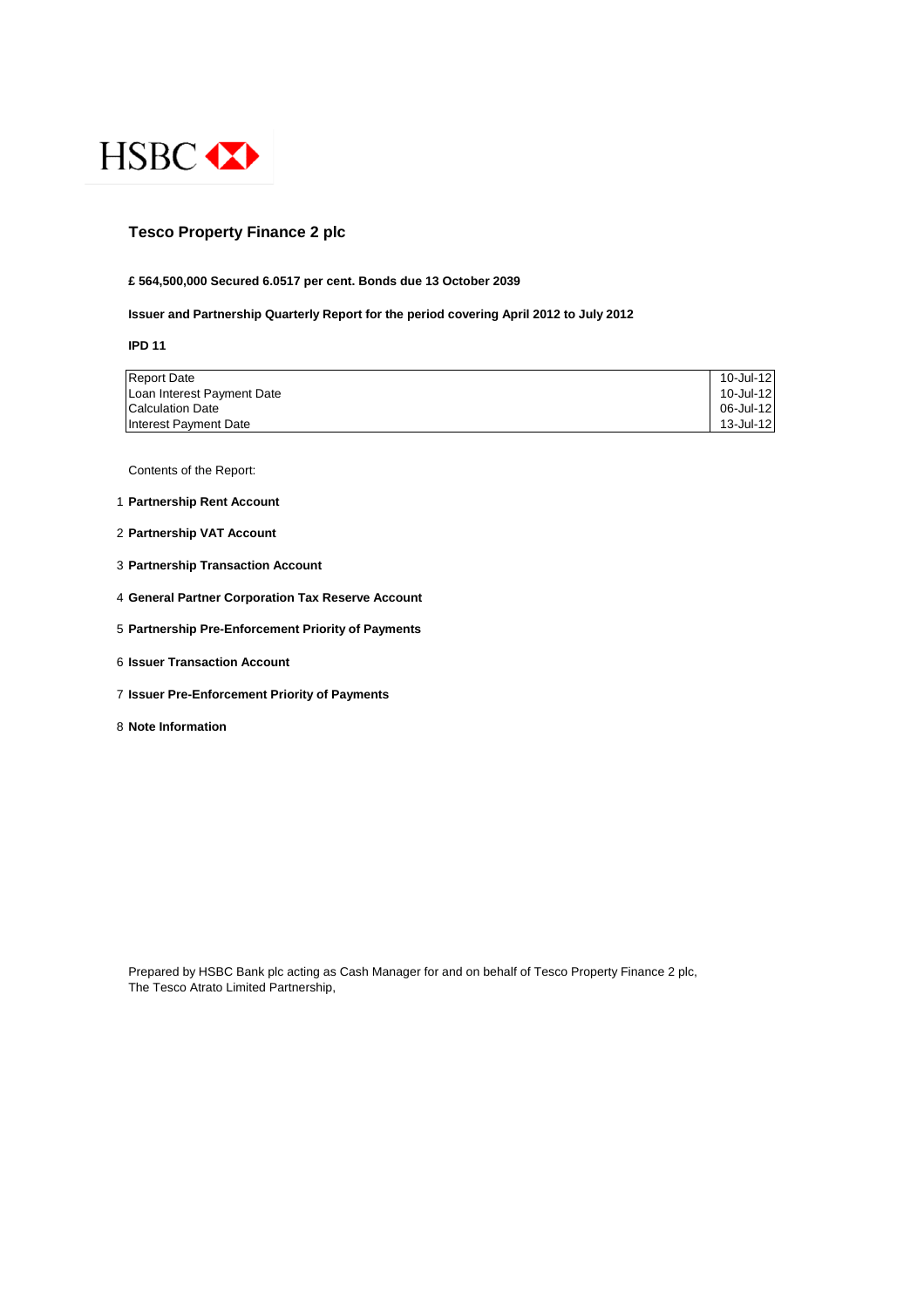## **1. Partnership Rent Account 69796072**

|             | Opening Balance                    | $0.04$ Cr           |
|-------------|------------------------------------|---------------------|
| <b>DATE</b> | <b>ENTRY DETAILS</b>               | CR/DR<br>AMOUNT (£) |
| 23-Sep-09   | Initial Deposit on Closing Date    | 5,000.00 Cr         |
| 20-Jun-12   | Rent                               | 8,164,965.08 Cr     |
| 10-Jul-12   | To Partnership Transaction Account | 8,164,965.08 Dr     |
|             | <b>Closing Balance</b>             | 5,000.04 Cr         |

## **2. Partnership VAT Account 69796099**

|                        | Opening Balance                          | 1,724,369.47 Cr                    |
|------------------------|------------------------------------------|------------------------------------|
| <b>DATE</b>            | <b>ENTRY DETAILS</b>                     | CR/DR<br>AMOUNT (£)                |
| 27-Apr-12<br>20-Jun-12 | <b>VAT Payment</b><br><b>VAT Funding</b> | 1,599,218.04 Dr<br>1,632,993.04 Cr |
|                        | <b>Closing Balance</b>                   | 1,758,144.47 Cr                    |

## **3. Partnership Transaction Account 69796080**

| 11-Apr-12     | <b>Opening Balance</b>          | 136,779.32 Cr       |
|---------------|---------------------------------|---------------------|
| <b>DATE</b>   | <b>ENTRY DETAILS</b>            | AMOUNT (£)<br>CR/DR |
|               |                                 |                     |
|               | Property Advisor Fee (Reserved) | $0.00$ Cr           |
| 09-Apr-12     | Interest                        | 874.13 Cr           |
| $10 -$ Jul-12 | Transfer from Rent              | 8,164,965.08 Cr     |
| $10 -$ Jul-12 | <b>Trustee Fee</b>              | 1,500.00 Dr         |
| $10 -$ Jul-12 | <b>Ongoing Fee</b>              | 8,450.00 Dr         |
| 10-Jul-12     | <b>Mourants</b>                 | 22,128.89 Dr        |
| 10-Jul-12     | Partnership Swap payment        | 2,238,776.64 Cr     |
| 10-Jul-12     | Partnership Debt                | 10,258,558.21 Dr    |
| 10-Jul-12     | <b>Property Advisor Fee</b>     | 167,343.76 Dr       |
| $10 -$ Jul-12 | <b>Transfer to General</b>      | $0.00$ Dr           |
|               |                                 |                     |
|               |                                 |                     |
|               |                                 |                     |
|               | <b>Closing Balance</b>          | 83,414.31 Cr        |

## **4. General Partner Corporation Tax Reserve Account 69796115**

|             | Opening Balance        | $0.00$ Cr           |
|-------------|------------------------|---------------------|
| <b>DATE</b> | <b>ENTRY DETAILS</b>   | CR/DR<br>AMOUNT (£) |
|             |                        |                     |
|             | <b>Closing Balance</b> | 0.00 Cr             |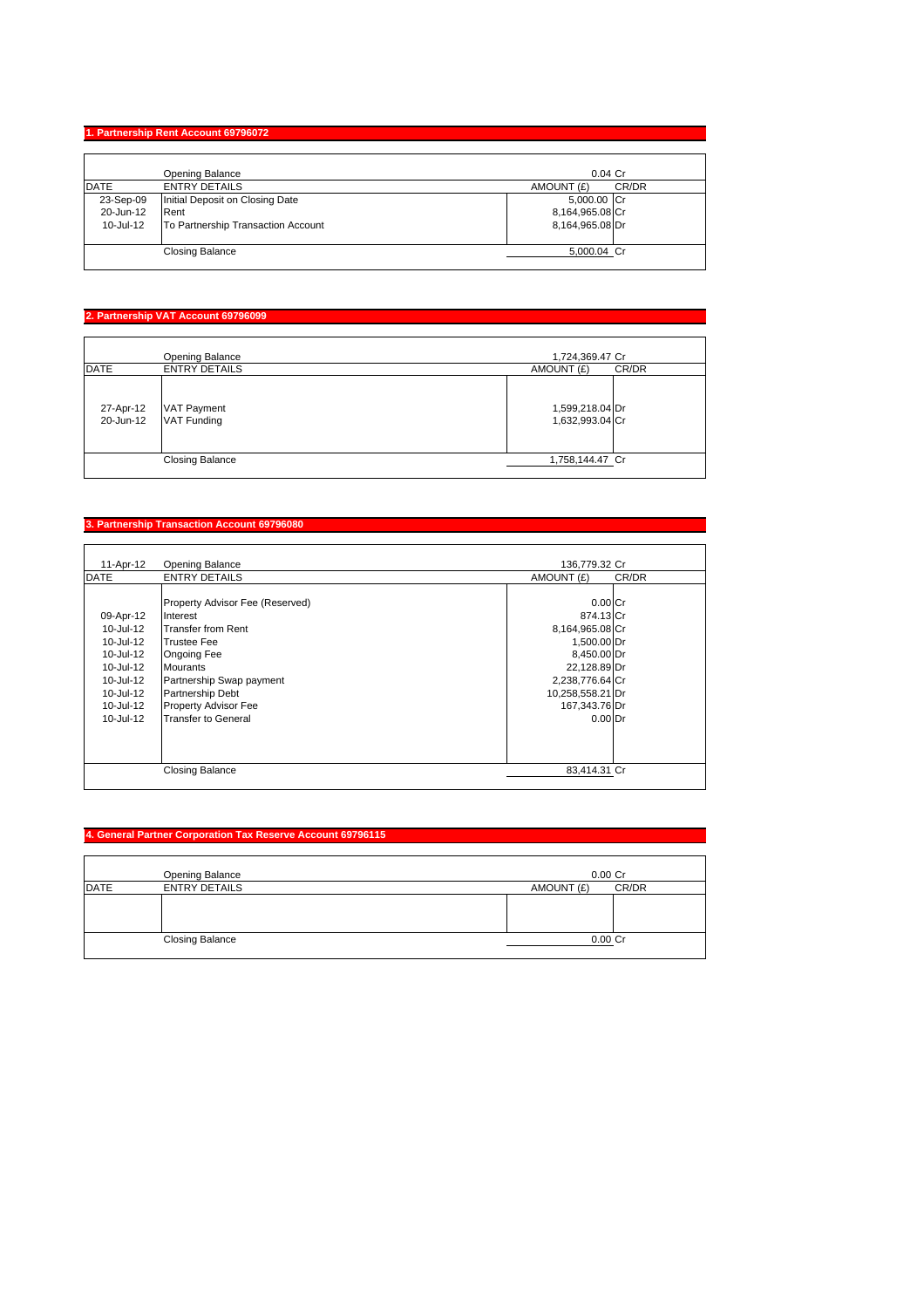|           | <b>Partnership Pre-Enforcement Priority of Payments</b>                       |                          |                       |
|-----------|-------------------------------------------------------------------------------|--------------------------|-----------------------|
|           |                                                                               | <b>Funds Paid Out of</b> | <b>Funds Received</b> |
| Date      |                                                                               | account (£)              | into account $(E)$    |
| 10-Jul-12 |                                                                               |                          |                       |
|           | <b>Partnership Available Funds</b>                                            |                          |                       |
|           |                                                                               |                          |                       |
|           | a Rental Income                                                               |                          | 8,164,965.08          |
|           | b Funds from Issuer under Partnership Swaps                                   |                          | 10,258,582.98         |
|           | c From Partnership VAT Account                                                |                          |                       |
|           | d From Partnership Disposal Proceeds Account                                  |                          |                       |
|           | e From Partnership Insurance Proceeds Account                                 |                          |                       |
|           | f Interest received by the Partnership Accounts and Rent Account              |                          |                       |
|           | g Eligible Investment Earnings by Partnership                                 |                          |                       |
|           | h Advance under Committed Subordinated Loan Agreement                         |                          |                       |
|           | Net proceeds of a CPO Disposal or a Mortgage Property                         |                          |                       |
|           | Net proceeds of a disposal of a Mortgage Property                             |                          |                       |
|           | k Any other sums standing to the credit of the Partnership Transaction Ac     |                          | 137,653.45            |
|           | <b>Partnership Pre-Enforcement Priority of Payments</b>                       |                          |                       |
|           | a Partnership Security Trustee Fees                                           | 1,500.00                 |                       |
|           | b Issuer Security Trustee Fee, Bond Trustee, operating expenses of the Issuer |                          |                       |
|           | (Ongoing Partnership Facility Fee)                                            | 2,700.00                 |                       |
|           | c Partnership Operating Expenses excluding GP UK Tax                          | 9,000.00                 |                       |
|           | d Partnership Operator Fee                                                    | 8,628.89                 |                       |
|           | d Property Advisor Fee (Annual 25 K Jan)                                      |                          |                       |
|           | d Nominees Corporate Services Provider Fee                                    | 3,000.00                 |                       |
|           | d Nominees Holdco Corporate Services Provider Fee                             | 1,500.00                 |                       |
|           | d Nominees Side Letter payments                                               |                          |                       |
|           | d Nominees Holdco Side Letter payments                                        |                          |                       |
|           | d Account Bank Fee                                                            |                          |                       |
|           | d Cash Manager Fee                                                            |                          |                       |
|           |                                                                               |                          |                       |
|           | d Issuer Account Bank, PPA CM, CSP Fee (Ongoing Partnership Facility Fee)     | 5,000.00                 |                       |
|           | d Headlease payment                                                           |                          |                       |
|           | e Partnership Expenses Ledger payment                                         | 6,250.00                 |                       |
|           | f Partnership Debt Interest                                                   | 8,291,851.21             |                       |
|           | f Partnership Swap payment                                                    | 8,019,806.34             |                       |
|           | g Partnership Debt Principal                                                  | 1,966,707.00             |                       |
|           | Issuer Partnership Swap Termination Amount (Ongoing Partnership Facility      |                          |                       |
|           | h Fee)                                                                        | 750.00                   |                       |
|           | Partnership Swap Termination Amount                                           |                          |                       |
|           | Property Pool Manager Fee                                                     | 167,343.76               |                       |
|           | k Partnership Expenses Ledger payment                                         | 77,164.31                |                       |
|           | Alteration Adjustment Rent                                                    |                          |                       |
|           | m Committed Subordinated Loan payment                                         |                          |                       |
|           | n Partnership Distribution Account                                            |                          |                       |
|           | <b>Totals</b>                                                                 | 18,561,201.51            | 18,561,201.51         |

| Expense Reserve Ledger - Max GBP 500,000.00 |                   |              |  |
|---------------------------------------------|-------------------|--------------|--|
|                                             | Date<br>10-Jul-12 | 83,414.31 Cr |  |
|                                             | Balance           | 83,414.31    |  |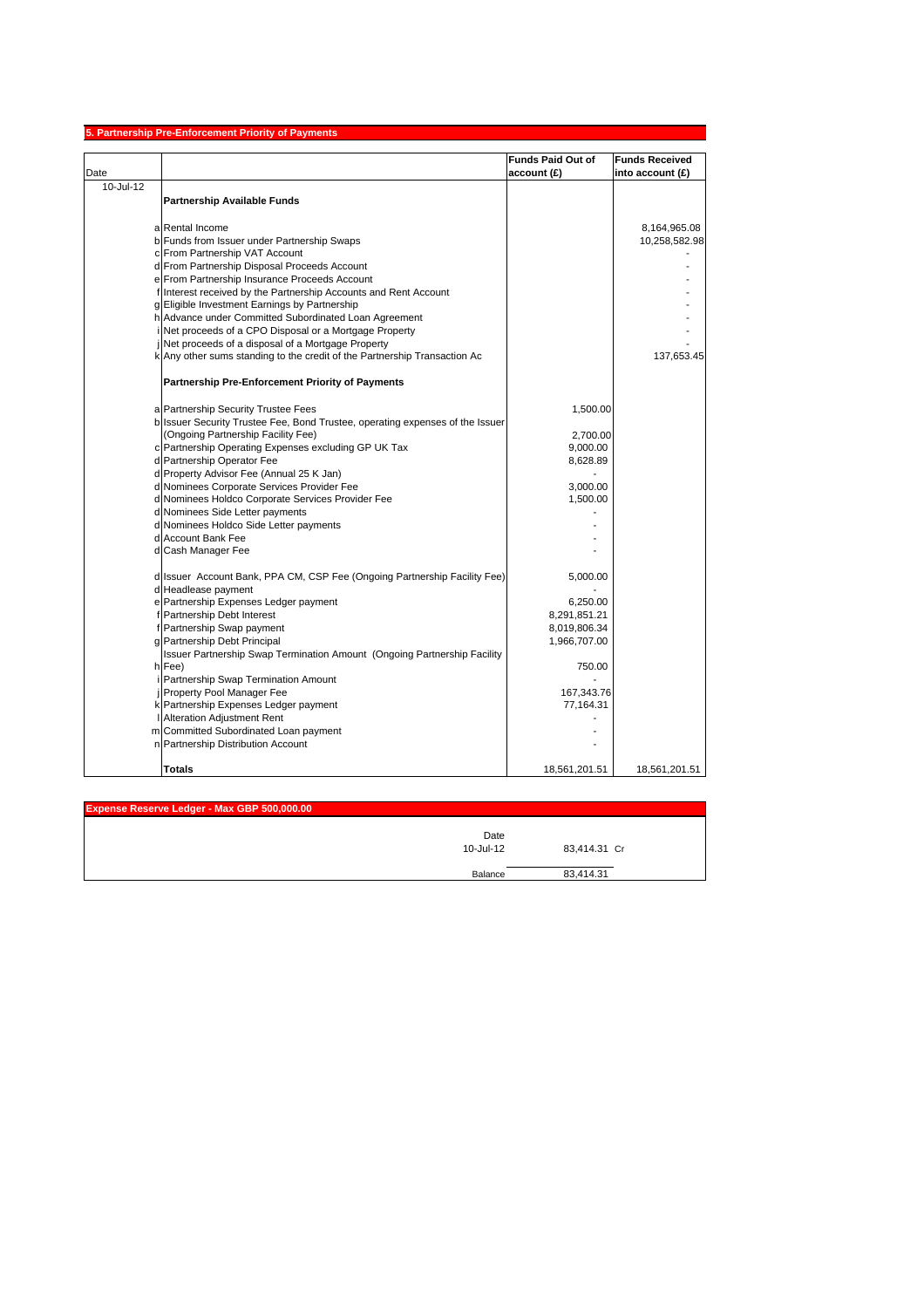## **6. Issuer Transaction Account 69796123**

|               | Opening Balance        | 63,023.72 Cr        |
|---------------|------------------------|---------------------|
| <b>DATE</b>   | <b>ENTRY DETAILS</b>   | AMOUNT (£)<br>CR/DR |
|               |                        |                     |
| 01-May-12     | Credit interest        | 134.06 Cr           |
| $01 - Jun-12$ | Credit interest        | 8.05 Cr             |
| 02-Jul-12     | Credit interest        | 8.05 Cr             |
| 13-Jul-12     | <b>Swaps Receipts</b>  | 2,238,776.64 Cr     |
| 13-Jul-12     | Partnership Debt       | 10,258,558.21 Cr    |
| 13-Jul-12     | Swap Pays              | 2,238,776.64 Dr     |
| 13-Jul-12     | Ongoing Fee            | 7,700.00 Cr         |
| 13-Jul-12     | <b>HSBC Fee</b>        | 7,700.00 Dr         |
| 13-Jul-12     | <b>SFM Fee</b>         | $0.00$ Dr           |
| 13-Jul-12     | <b>Issuer Profit</b>   | 750.00 Cr           |
| 13-Jul-12     | <b>Notes</b>           | 10,258,558.20 Dr    |
|               |                        |                     |
|               |                        |                     |
|               | <b>Closing Balance</b> | 63,923.89 Cr        |

# **7. Issuer Pre-Enforcement Priority of Payments**

| Date      |                                                        | <b>Funds Paid Out of</b><br>account (£) | <b>Funds Received</b><br>into account (£) |
|-----------|--------------------------------------------------------|-----------------------------------------|-------------------------------------------|
| 13-Jul-12 |                                                        |                                         |                                           |
|           | <b>Issuer Available Funds</b>                          |                                         |                                           |
|           | a Funds due to Issuer under Partnership Swap Agreement |                                         | 8,019,806.34                              |
|           | b Amounts due to Issuer in respect of Partnership Loan |                                         | 10,267,008.21                             |
|           | c Any amount due to Issuer under Issuer Swap Agreement |                                         | 10,258,582.98                             |
|           | d Ineterest Received by Issuer on Transaction Account  |                                         | 0.00                                      |
|           | e Eigible Investment Earnings                          |                                         | 0.00                                      |
|           | <b>Issuer Pre-Enforcement Priority of Payments</b>     |                                         |                                           |
|           | a Bond Trustee Fee                                     | 1,200.00                                |                                           |
|           | a Issuer Security Trustee Fee                          | 1.500.00                                |                                           |
|           | b Issuer Operating Expenses                            | 0.00                                    |                                           |
|           | c Issuer/Issuer Holdco Corporate Services Provider Fee | 0.00                                    |                                           |
|           | c Paying Agent Fee                                     | 500.00                                  |                                           |
|           | c Account Bank Fee                                     | 750.00                                  |                                           |
|           | c Cash Manager Fee                                     | 3,750.00                                |                                           |
|           | d Bond Interest                                        | 8,291,851.20                            |                                           |
|           | d Bond Principal                                       | 1,966,707.00                            |                                           |
|           | d Issuer Swap Provider<br>d Partnership Swap payment   | 8,019,806.34<br>10,258,582.98           |                                           |
|           | e Issuer Profit                                        | 750.00                                  |                                           |
|           | f Swap Subordinated Amounts                            | 0.00                                    |                                           |
|           | g Issuer Partnership Swap Termination Amount           | 0.00                                    |                                           |
|           | hilssuer Transaction Account                           | 0.01                                    |                                           |
|           | <b>Totals</b>                                          | 28,545,397.53                           | 28,545,397.53                             |